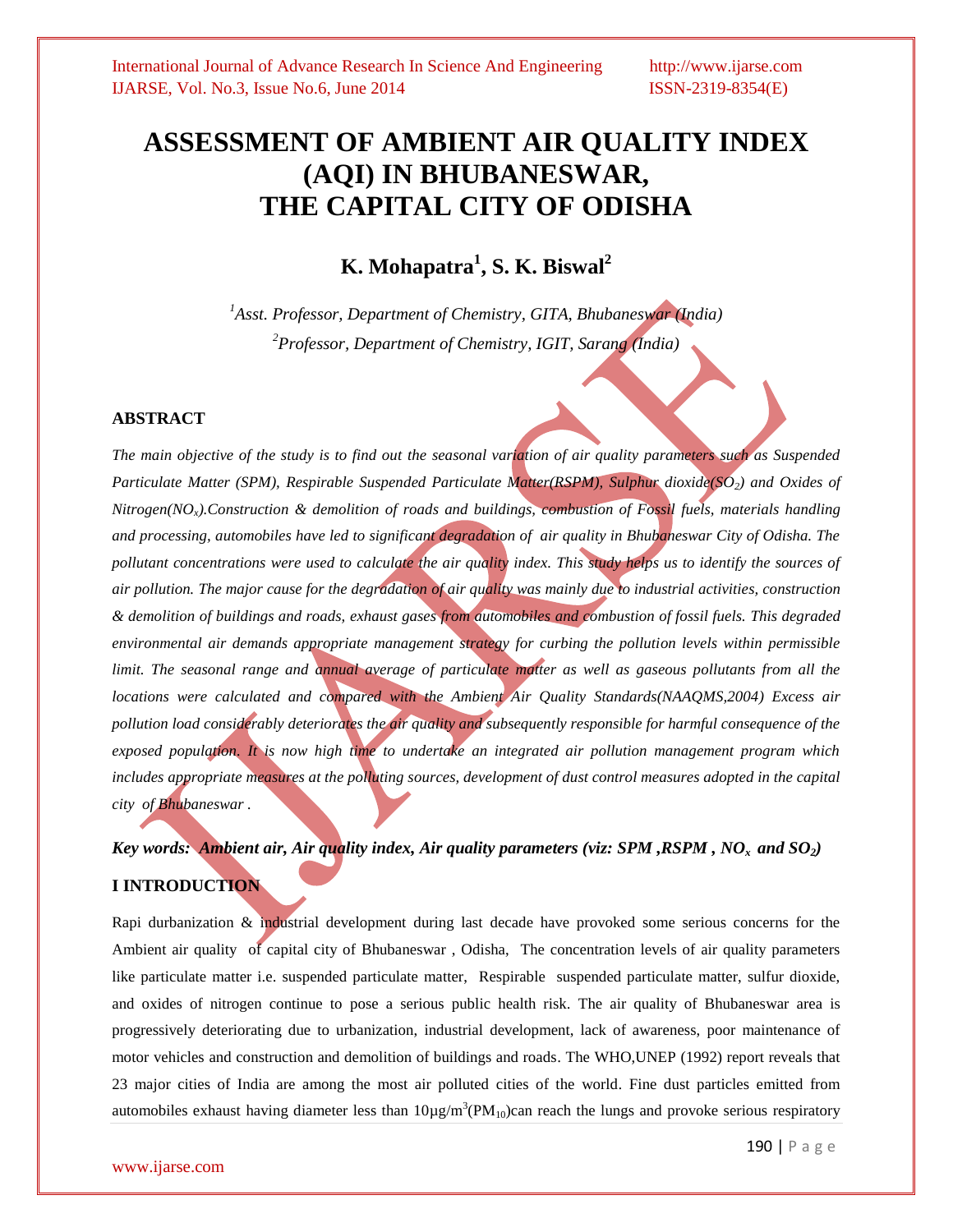problems while the particles less than  $2.5\mu\text{g/m}^3$  reach bronchial alveoli and have long residence time which causes lung cancer and severe respiratory diseases. The gaseous pollutants like sulfur dioxide( $SO<sub>2</sub>$ ), oxides of nitrogen( $NO<sub>3</sub>$ ) etc. have much more adverse health impact on human, animal and plants. Therefore, it is necessary to access the impact on air quality due to rapid urbanization ,vehicular traffic & industrial activities and suggest proper abatement control measures for air pollution.

#### **II MATERIAL AND METHOD**

This city is located between Latitude  $20^{\circ}21'N$  to  $20^{\circ}25'N$  and Longitude 85 $^{\circ}44'E$  to 85 $^{\circ}55'E$  and an elevation of about 45 meters above mean sea level (MSL). . The population of Bhubaneswar is about more than seven lacs as reported in census 2001.The ambient air quality monitoring was carried out at six selected stations at Bhubaneswar. For analyzing the air quality of the study area, systematic monitoring of the air quality parameters i.e.

suspended particulate matter(SPM), Respirable suspended particulate matter(RSPM),sulfur dioxide and oxides of nitrogen were done as per the standard procedures prescribed by the Central pollution control Board(CPCB)/APHA(1998).All these air quality parameters i.e SPM,RSPM,SO<sub>2</sub>&NOx were collected every first week of the month from all six sampling stations by high volume sampler/Respirable dust sampler (Envirotechmade Model,APM460)with attached glass fiber filter paper and thermoelectrically cooled impinge attachment for gaseous sampling .Ambient air samples were collected at different locations for SPM, RSPM,  $SO_2 \& NO_x$  on 24 hourly basis. These samplers were operated at an average flow rate of 1.1 to1.2 m<sup>3</sup>/min for sampling or collection of SPM & RSPM levels. Measurement of SO<sub>2</sub> was done by drawing the gases and vapors in a known volume of air in separate attachment of high volume sampler and gases was passed through the absorbing medium. i.e. sodium Tetrachloromercurate (0.1N)with bleached pararosaniline, formaldehyde(West Gaeke method).Similarly the oxides of nitrogen was determined by absorbing in sodium hydroxide-sodium arsenite(modified Jacob and Hochheiser method)

# **III AIR QUALITY INDEX**

An air quality index (AQI) is a number used by government agencies to communicate, the public how polluted the air is currently or how polluted it is forecast to become. As the AQI increases, an increasingly large percentage of the population is likely to experience severe adverse health effects. So it is a measure of the condition of air relative to the requirements of one or more biotic species or to any human need or purpose. The index of specific pollutant is derived mainly from the physical measurement of pollutants like SPM,RSPM,  $SO_2 \& NO_x$ . these are several methods and equation used for determining the AQI (Inhaber, 1974).The Oak Ridge National Air Quality (ORNAQ) can be considered for the relative ranking of an overall air quality status at different location in the study area.AQI has been estimated with the help of a mathematical equation developed by the Oak Ridge National Laboratory(ORNL), USA as given below:

 $AQI = \frac{39.02Xi}{Xi}$  $\frac{0.02 \text{ A}}{\text{Xs}} 0.967$ 

Where,  $Xi =$  value of air quality parameters (like SPM, RSPM,  $SO_2 \& NO_x$ )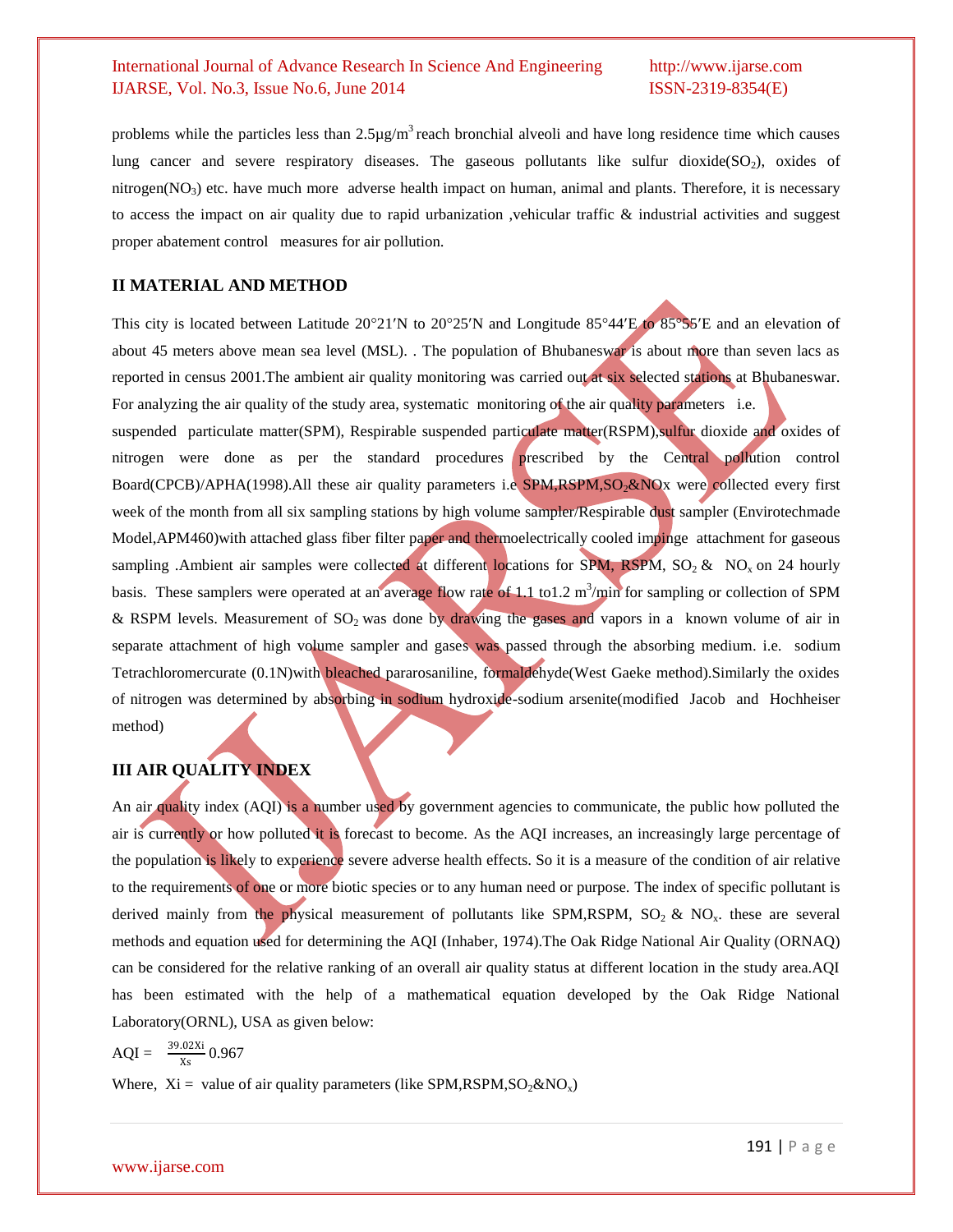Xs=standard and prescribed for Air quality parameters.

# **TABLE-1: Relative AQI and Scale**

| <b>INDEX</b><br><b>VALUE</b>                                                    | <b>DESCRIPTION</b>                                                                                                                                                                      | <b>HEALTH EFFECT</b>                                                                                                                                                                                                                                                                                                                                                                                                                                                                                                                                                                                                                                                                                                                                                                                                                                                                                                                                                                                     |  |  |  |  |  |  |
|---------------------------------------------------------------------------------|-----------------------------------------------------------------------------------------------------------------------------------------------------------------------------------------|----------------------------------------------------------------------------------------------------------------------------------------------------------------------------------------------------------------------------------------------------------------------------------------------------------------------------------------------------------------------------------------------------------------------------------------------------------------------------------------------------------------------------------------------------------------------------------------------------------------------------------------------------------------------------------------------------------------------------------------------------------------------------------------------------------------------------------------------------------------------------------------------------------------------------------------------------------------------------------------------------------|--|--|--|--|--|--|
| $0 - 25$                                                                        | Clean air                                                                                                                                                                               | None or minimal health effect                                                                                                                                                                                                                                                                                                                                                                                                                                                                                                                                                                                                                                                                                                                                                                                                                                                                                                                                                                            |  |  |  |  |  |  |
| $26 - 50$                                                                       | Light air pollution                                                                                                                                                                     | Possible respiratory or cardiac effect for most sensitive individuals                                                                                                                                                                                                                                                                                                                                                                                                                                                                                                                                                                                                                                                                                                                                                                                                                                                                                                                                    |  |  |  |  |  |  |
| 51-75                                                                           | Moderate<br>air<br>pollution                                                                                                                                                            | Increasing like hood of respiratory & cardio vascular systems & illness                                                                                                                                                                                                                                                                                                                                                                                                                                                                                                                                                                                                                                                                                                                                                                                                                                                                                                                                  |  |  |  |  |  |  |
| 76-100                                                                          | Heavy air pollution                                                                                                                                                                     | Aggravation of heart lung diseases. Increased risk of death in children. Increased<br>effect in general population                                                                                                                                                                                                                                                                                                                                                                                                                                                                                                                                                                                                                                                                                                                                                                                                                                                                                       |  |  |  |  |  |  |
| >100                                                                            | Severe air pollution                                                                                                                                                                    | Serious aggravation heart or lungs diseases; increased risk of premature death.<br>Serious risk of cardio respiratory symptoms in general                                                                                                                                                                                                                                                                                                                                                                                                                                                                                                                                                                                                                                                                                                                                                                                                                                                                |  |  |  |  |  |  |
| Col ice of<br>Engilleering<br>and Teitmcleav<br>Khandagri<br>A.H .S<br>Fekhe ra | 81<br>handaka<br><b>Rotarica</b><br>aga math<br>CRPF<br><b>Fhat</b><br>Colony<br>RИ<br><b>Bararnunda</b><br>Satabdi<br>Nagar<br><b>OUAT</b><br><b>Farm Land</b><br>Jagarnara<br>Village | sajapa<br><b>Botankal</b><br><b>Xavier Rd</b><br><b>B2</b><br>V.S.S. Nagar<br>Nagar<br><b>Gardens</b><br><b>Mancheswar</b><br>Salia Sahi<br><b>Doordarshan</b><br><b>Industrial Estate</b><br>æ<br><b>Top Ist</b><br>Colcny<br><b>Black A</b><br><b>Fasulgart</b><br>Elock N3<br>218.45<br><b>Bhubaneshwar</b><br><b>Book W2</b><br>Kalinga<br>Stadium<br><b>Sahid Nagar</b><br><b>Nayapati</b><br>New A3<br>Colon/<br><b>UNITS</b><br>sgannath<br><b>Bornikhal</b><br>Nagar<br><b>Nilakantha</b><br><b>Nagar</b><br>Satya Vagar<br>Unii<br><b>Jharpada</b><br>Pand <sup>:</sup><br>Unit 8<br>Colony<br><b>Faj Bhavan</b><br>Kha abe a<br>Colony<br>Nagar<br>Raj Path<br>Lakshmi<br>Surya Nagar<br>Ehtbaneswar,<br>Sagar<br><b>OUAT</b><br>Railway<br>Gango<br><b>WITHOUT</b><br>Policien<br>Hagar<br><b>Bapuji</b><br>Nagar<br>Kalsana<br>Square<br><b>Bu Parnaik</b><br>New Baptite<br>International (+)<br>Nagar<br><b>Airport</b><br><b>BJB Nagar</b><br>Gancamunda<br><b>Fallsspall</b><br>Baraga h |  |  |  |  |  |  |

 **B1-Chandaka, Ind. B2-Mancheswar Ind ,B3-Rasulgarh,B4-Baramunda,B5-Tamando,B6-Unit-4.**

| Sl.No. | Name of the location   | Area type   | Code  | <b>Surrounding activities</b>                   |
|--------|------------------------|-------------|-------|-------------------------------------------------|
|        | Chandaka Ind. Estate   | Industrial  | $B-1$ | Industrial, residential & Vehicular             |
|        | Mancheswar Ind. Estate | Industrial  | $B-2$ | Industrial, residential & Vehicular             |
|        | Rasulgarh              | Residential | $B-3$ | Vehicular, residential & NH-5 passing near by   |
|        | Baramunda              | Residential | $B-4$ | Vehicular, residential $& NH-5$ passing near by |
|        | Tamando                | Residential | $B-5$ | Vehicular, residential $& NH-5$ passing near by |

# **Table-2 Brief Description of the Sampling Locations at Bhubaneswar**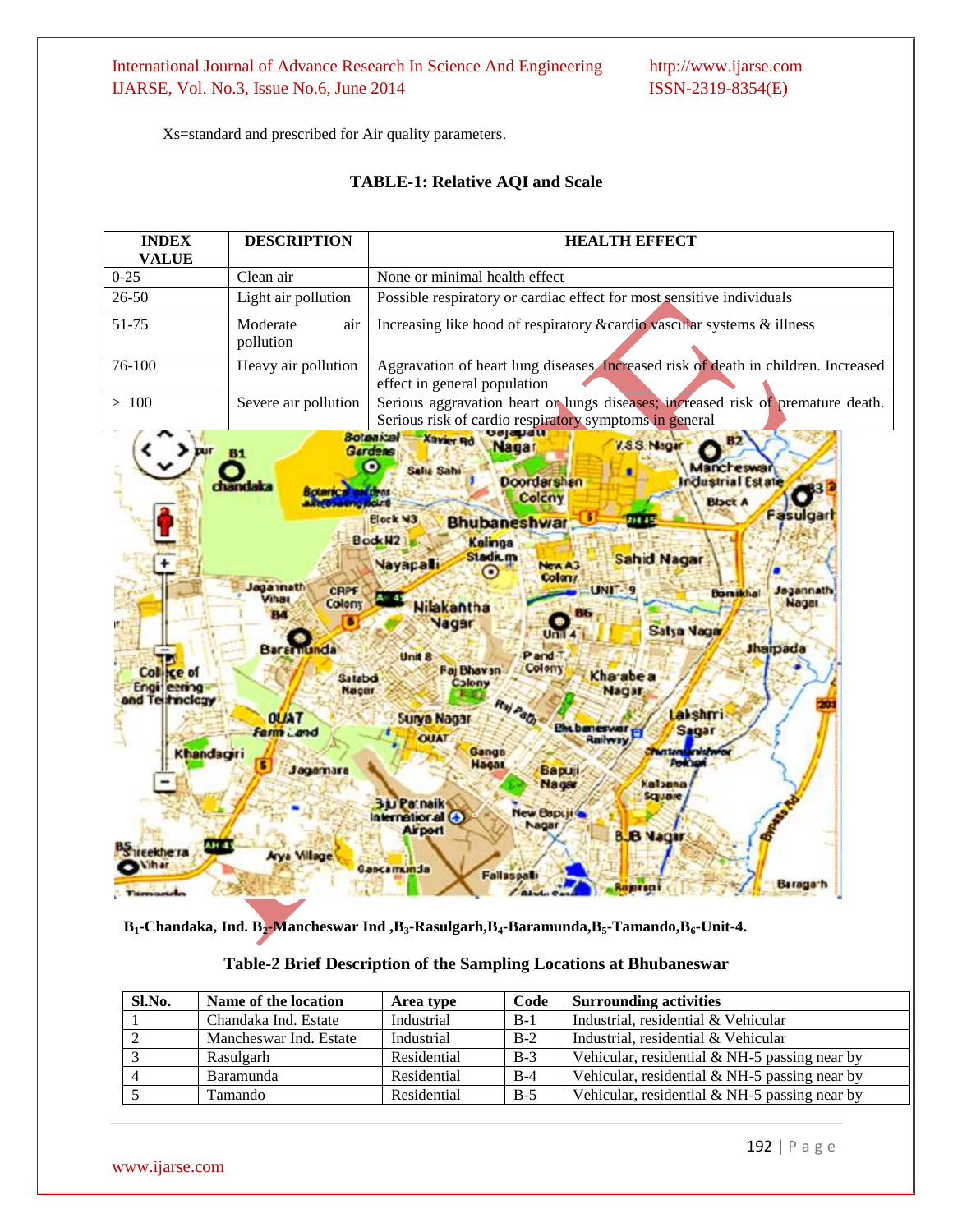|                                                                           | Jnit-4<br>Area | $\sqrt{ }$<br>Residential<br>nercial<br>∩m | α | $B-t$ | $\mathbf{v}$<br>' & residential<br>Vehicular<br>commercial |
|---------------------------------------------------------------------------|----------------|--------------------------------------------|---|-------|------------------------------------------------------------|
| $\pi$ if $\alpha$ is a set of $\alpha$ if $\alpha$ is the set of $\alpha$ |                |                                            |   |       |                                                            |

#### **Table- 3 Methods of Measurement for Different Parameters**

| Sl.No. | <b>Parameters</b>           | <b>Methods of Measurement</b>       |
|--------|-----------------------------|-------------------------------------|
|        | $SO_2 \mu g/m^3$            | Improved West & Gaeke method.       |
| ، ت    | $NOx \mu g/m3$              | Modified Jacob & Hochheiser method. |
|        | $SPM \mu g/m^3$             | Gravimetric.                        |
|        | RSPM $\mu$ g/m <sup>3</sup> | Gravimetric.                        |

### **Table- 4 Concentration of Pollutants in (Μg/M3) At Bhubaneswar during Pre-Monsoon 2013**

| Sl.No.         | <b>Location</b> | <b>Particular Matter</b> |             | <b>Gaseous pollutants</b> |                 |  |
|----------------|-----------------|--------------------------|-------------|---------------------------|-----------------|--|
|                |                 | <b>SPM</b>               | <b>RSPM</b> | SO <sub>2</sub>           | NO <sub>x</sub> |  |
|                | $B-1$           | 264.3                    | 90.6        | 2.01                      | 11.8            |  |
| $\mathfrak{D}$ | $B-2$           | 265.4                    | 96.4        | 2.3                       | 9.6             |  |
| 3              | $B-3$           | 244.1                    | 110.2       | 2.3                       | 12.7            |  |
| 4              | $B-4$           | 268.5                    | 107.0       | 2.03                      | 8.4             |  |
| 5              | $B-5$           | 280.6                    | 103.0       | 2.02                      | 8.5             |  |
| 6              | $B-6$           | 238.0                    | 91.8        | 2.01                      | 9.2             |  |

# **Table- 5 Concentration of Pollutants in (Μg/M3) At Bhubaneswar during Monsoon, 2013**

| Sl.No. | Location | <b>Particular Matter</b> |             | <b>Gaseous pollutants</b> |                 |
|--------|----------|--------------------------|-------------|---------------------------|-----------------|
|        |          | <b>SPM</b>               | <b>RSPM</b> | SO <sub>2</sub>           | NO <sub>X</sub> |
|        | $B-1$    | 156.7                    | 80.4        | 2.0                       | 8.1             |
| 2      | $B-2$    | 157.8                    | 99.0        | 2.1                       | 8.5             |
| 3      | $B-3$    | 212.4                    | 97.0        | 2.0                       | 8.4             |
|        | $B-4$    | 198.2                    | 94.8        | 2.0                       | 8.0             |
|        | $B-5$    | 186.1                    | 98.6        | 2.1                       | 8.0             |
| 6      | $B-6$    | 188.7                    | 87.6        | 2.0                       | 8.4             |

### **Table- 6 Concentration of Pollutants In (Μg/M3) At Bhubaneswar During Post-Monsoon, 2013**

| Sl.No.         | <b>Location</b> | <b>Particular Matter</b> |             | <b>Gaseous pollutants</b> |                 |  |
|----------------|-----------------|--------------------------|-------------|---------------------------|-----------------|--|
|                |                 | <b>SPM</b>               | <b>RSPM</b> | SO <sub>2</sub>           | NO <sub>x</sub> |  |
|                | $B-1$           | 278.4                    | 95.4        | 2.1                       | 12.1            |  |
| $\mathfrak{D}$ | $B-2$           | 280.6                    | 103.1       | 2.4                       | 13.1            |  |
| 3              | $B-3$           | 278.3                    | 107.8       | 2.4                       | 11.9            |  |
| 4              | $B-4$           | 273.6                    | 110.1       | 2.2                       | 11.8            |  |
| $5^{\circ}$    | $B-5$           | 284.5                    | 104.1       | 2.2                       | 12.1            |  |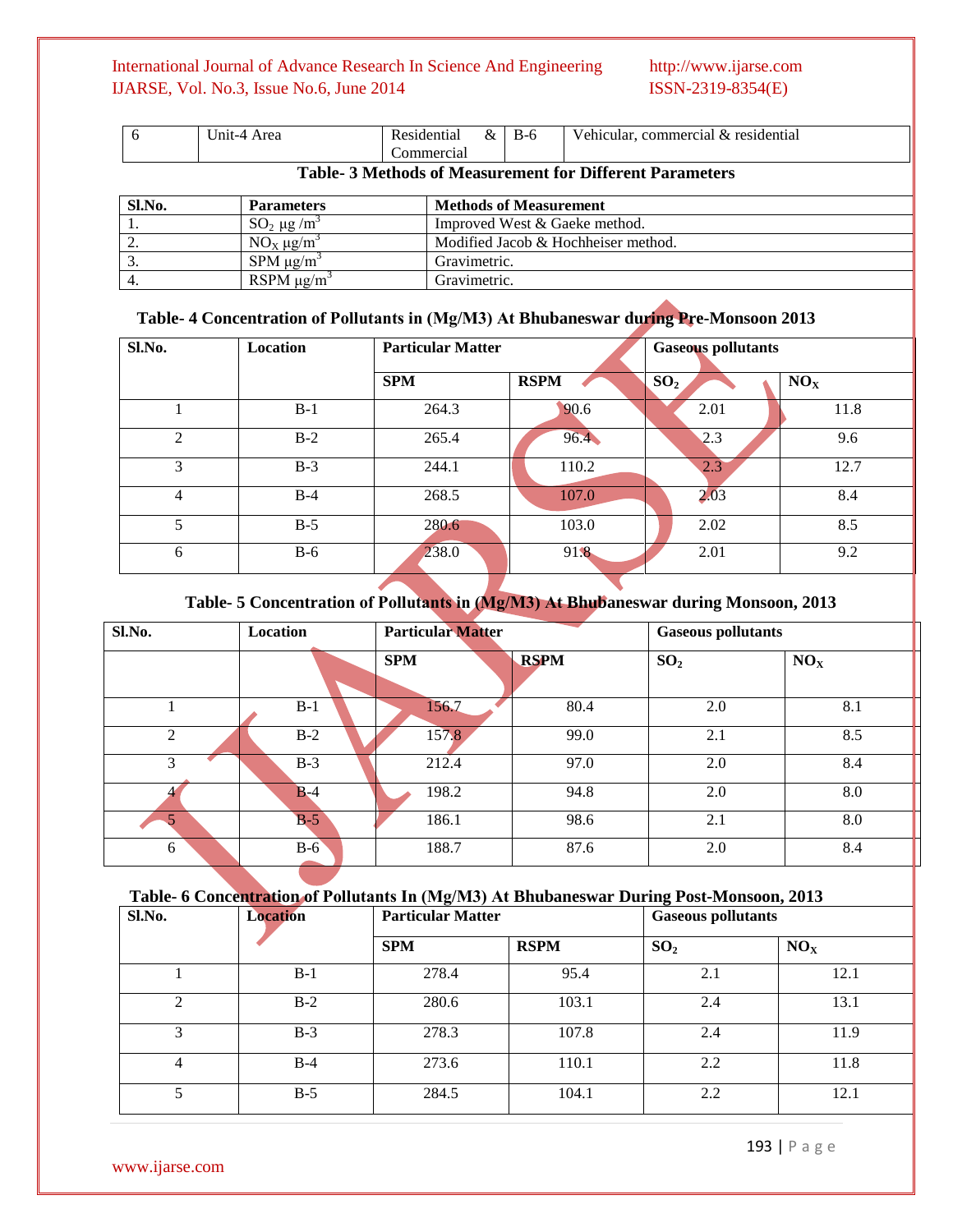|  | $\sqrt{1}$<br>.o.<br>- | 1 V 1 1 4 | $\overline{\phantom{a}}$ |  |
|--|------------------------|-----------|--------------------------|--|
|  |                        |           |                          |  |

| Location | <b>Season</b> | <b>Particular Matter</b> |             | <b>Gaseous pollutants</b> | <b>AQI</b>      |      |
|----------|---------------|--------------------------|-------------|---------------------------|-----------------|------|
|          |               | <b>SPM</b>               | <b>RSPM</b> | SO <sub>2</sub>           | NO <sub>X</sub> |      |
|          | Pre-monsoon   | 264.3                    | 90.6        | 2.01                      | 11.8            | 90.6 |
| $B-1$    | Monsoon       | 156.7                    | 80.4        | 2.0                       | 8.1             | 64.7 |
|          | Post-monsoon  | 278.4                    | 95.4        | 2.1                       | 12.1            | 95.2 |
|          | Pre-monsoon   | 265.4                    | 96.4        | 2.3                       | 9.6             | 92.1 |
| $B-2$    | Monsoon       | 157.8                    | 99.0        | 2.1                       | 8.5             | 72.1 |
|          | Post-monsoon  | 280.6                    | 103.1       | $2.4^{\circ}$             | 13.1            | 99.2 |
|          | Pre-monsoon   | 244.1                    | 110.2       | 2.3                       | 12.7            | 94.7 |
| $B-3$    | Monsoon       | 212.4                    | 97.0        | 2.0                       | 8.4             | 81.6 |
|          | Post-monsoon  | 278.3                    | 107.8       | 2.4                       | 11.9            | 99.9 |
|          | Pre-monsoon   | 268.5                    | 107         | 2.03                      | 8.4             | 95.9 |
| $B-4$    | Monsoon       | 198.2                    | 94.8        | 2.0                       | 8.0             | 77.9 |
|          | Post-monsoon  | 273.6                    | 110.1       | $2.2^{\circ}$             | 11.8            | 99.8 |
|          | Pre-monsoon   | 280.6                    | 103         | 2.02                      | 8.5             | 96.8 |
| $B-5$    | Monsoon       | 186.1                    | 98.6        | 2.1                       | 8.0             | 77.1 |
|          | Post-monsoon  | 284.5                    | 104.1       | 2.2                       | 12.1            | 99.7 |
| $B-6$    | Pre-monsoon   | 238                      | 91.8        | 2.01                      | 9.2             | 84.8 |
|          | Monsoon       | 188.7                    | 87.6        | 2.0                       | 8.4             | 73.6 |
|          | Post-monsoon  | 248.7                    | 101.2       | 2.2                       | 15.1            | 93.3 |

### **Table-7: Average Concentration of Different Air Quality Parameters in (Μg/M3) of the Study Area-2013**

# **Fig-1 at location B<sup>1</sup> during pre-monsoon**

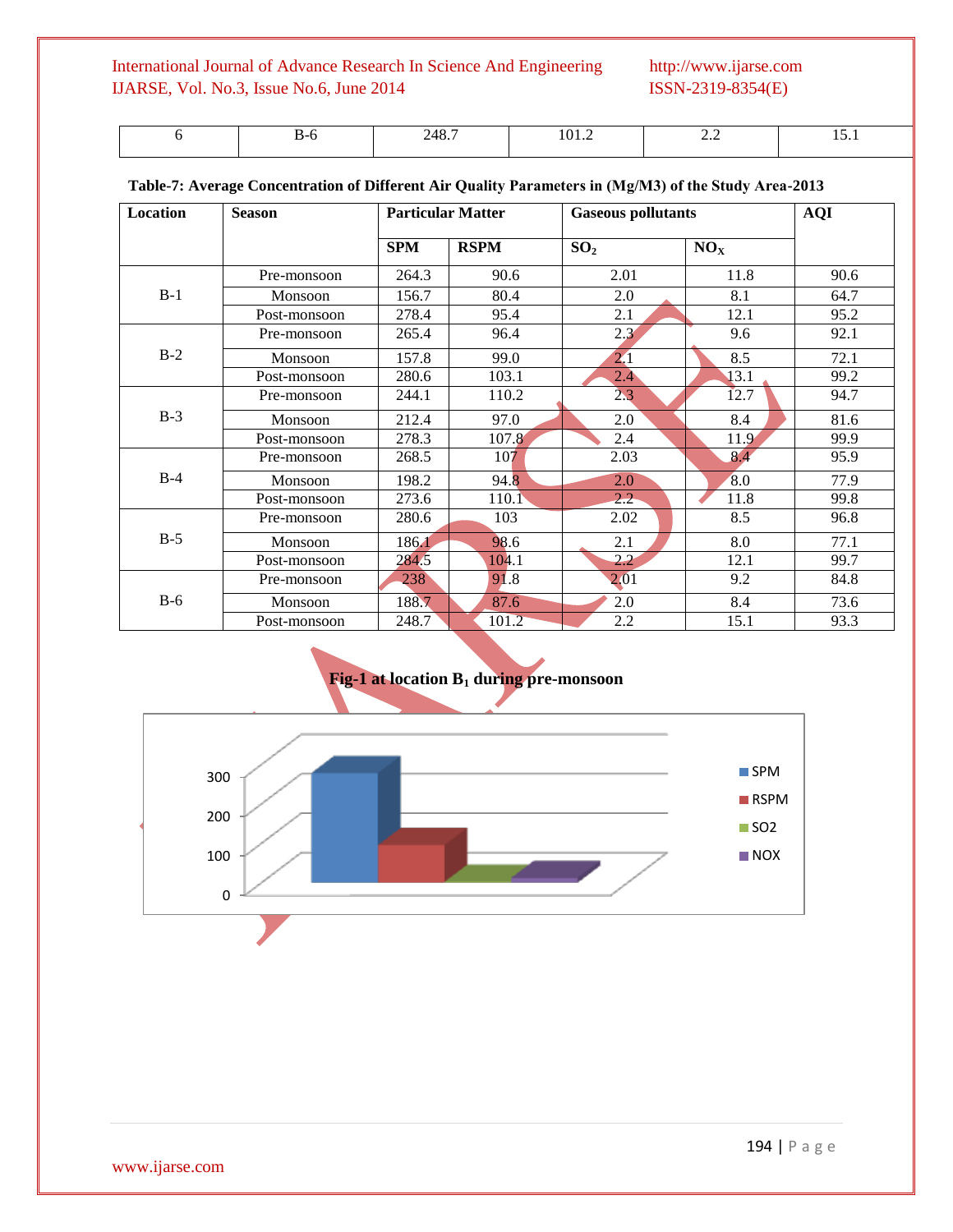

#### **Fig-2 at Location B1 during Monsoon**

### **IV RESULT AND DISCUSSION**

Comparison of seasonal variation of ambient air quality with respect to SPM, RSPM, SO2 & NO<sub>x</sub> during the period of Feb -2013 to January2014 as shown in the figure 1,2,3. In this period SPM value ranged from 156.7  $\mu$ g/m<sup>3</sup>to 280.6µg/m<sup>3</sup>at Bhubaneswar area in different sampling station. The higher value were found in the pre & post monsoon season. Similarly, the RSPM value ranged from 80.4  $\mu$ g/m<sup>3</sup>to110.1  $\mu$ g/m<sup>3</sup>with higher concentration in the pre & post monsoon season. The lower concentration values of SO<sub>2</sub> &NO<sub>X</sub> are 2.4  $\mu$ g/m<sup>3</sup> &8.4  $\mu$ g/m<sup>3</sup> & the higher concentration values are 2..4 $\mu$ g/m<sup>3</sup>&15.1 $\mu$ g/m<sup>3</sup> respectively. The higher concentration values of SO2&NOx were found in pre monsoon & post monsoon season. The higher value of SPM &RSPM were found during the month of winter and summer in the Bhubaneswar area. Similarly  $SO_2$  and  $NO<sub>x</sub>$  concentration were found to be little higher in the township areas and industrial areas. In all the other sampling station it was found that SPM &RSPM values were nearly close or slightly exceeding the standard values set by the CPCB. But the  $SO_2\&NO<sub>x</sub>$  concentration were in the permissible limit as stated by CPCB(NAAQS-2004).The average AQI value gives us an idea that Bhubaneswar is moderately polluted but it is nearer to the range of heavy air polluted region. It was found from the above studies and measurements that the high SPM concentration in the residential area as per ISI standard in the particular locality is disquieting.

### **V CONCLUSION**